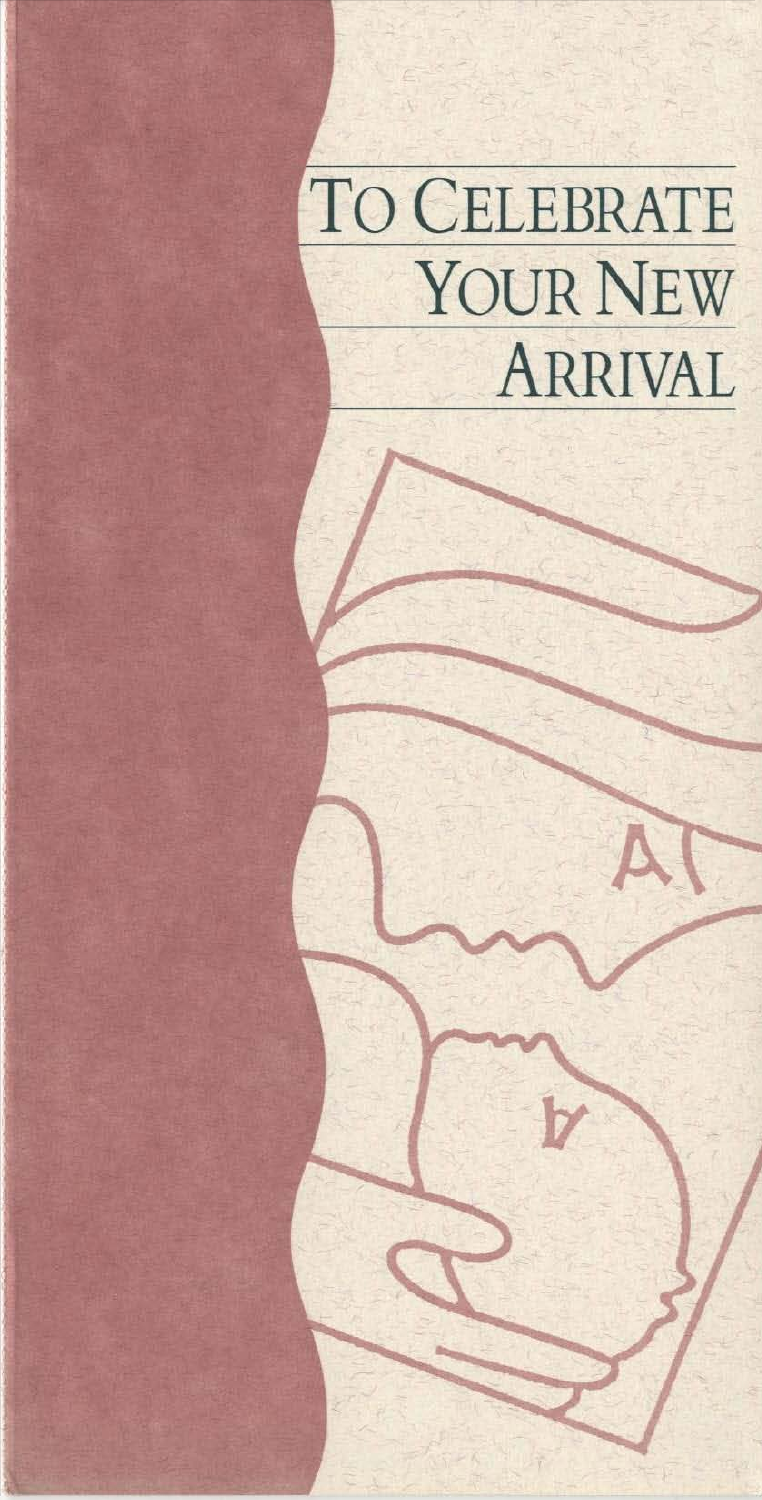

## **SUITE SERVICE FOR TWO**

8

R

福

汤

ow that your "bundle of joy" has arrived, it is time to pamper yourself a little and celebrate! In honor of the blessed event, enjoy a distinctive dinner with your husband or guest, courtesy of Mount Carmel East Hospital. Please make your selections from the menu and return it to your nurse before noon. If you have any questions please feel free to call Nutritional Services at 6640.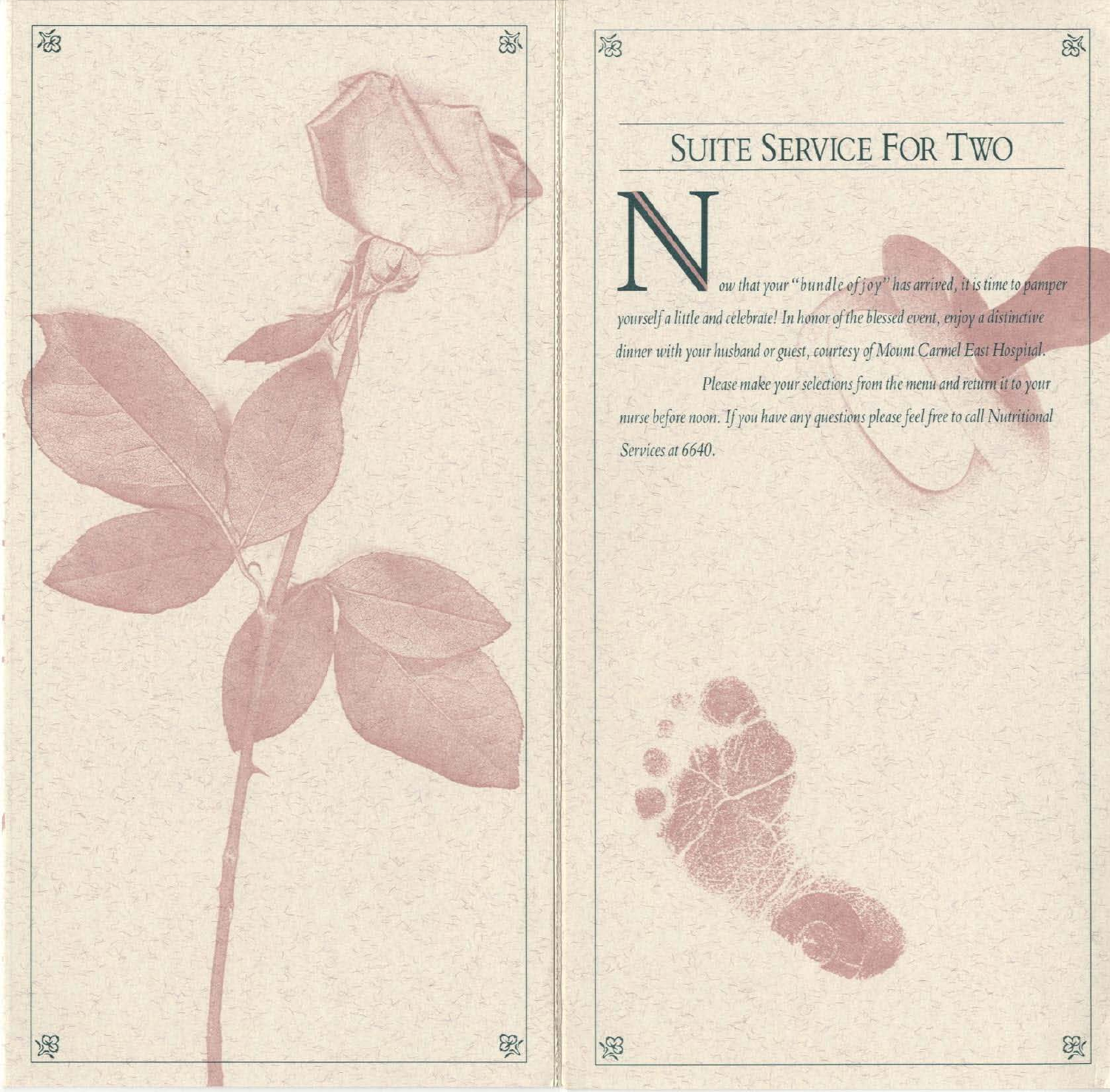# TO BEGIN YOUR MEAL

隐

汤

Sparkling Grape Juice

Soup DuJour

Mixed Green Salad with Assorted Dressing French Ranch Blue Cheese Italian

Fresh Fruit Cup

### **OUR SPECIALTIES**

Chicken Cordon Bleu Tenderloin Steak Garnished with Mushroom Cap Broiled Orange Roughy Filet with Fresh Lemon

#### **ACCOMPANIMENTS**

**Twice Baked Potato** Julienne Carrots Green Peas with Pimiento

### FROM OUR BREAD BASKET

Croissant White Bread Whole Wheat Bread Rye Bread Crackers

# A SPECIAL TREAT

French Pastry Hand Dipped Ice Cream Gourmet Cheese Cake Foil Wrapped Mint

#### **BEVERAGES & CONDIMENTS**

Coffee **Brewed Decaf Coffee** Hot Tea Decaffeinated Tea Iced Tea Lemon Non-Dairy Creamer

海

 $80$ 

B

窗

2% Milk Whole Milk Skim Milk Buttermilk Chocolate Milk Flavored Seltzer Water  $\mathbb{R}$ 

X

Margarine Jelly Honey Ketchup Mustard Mayonnaise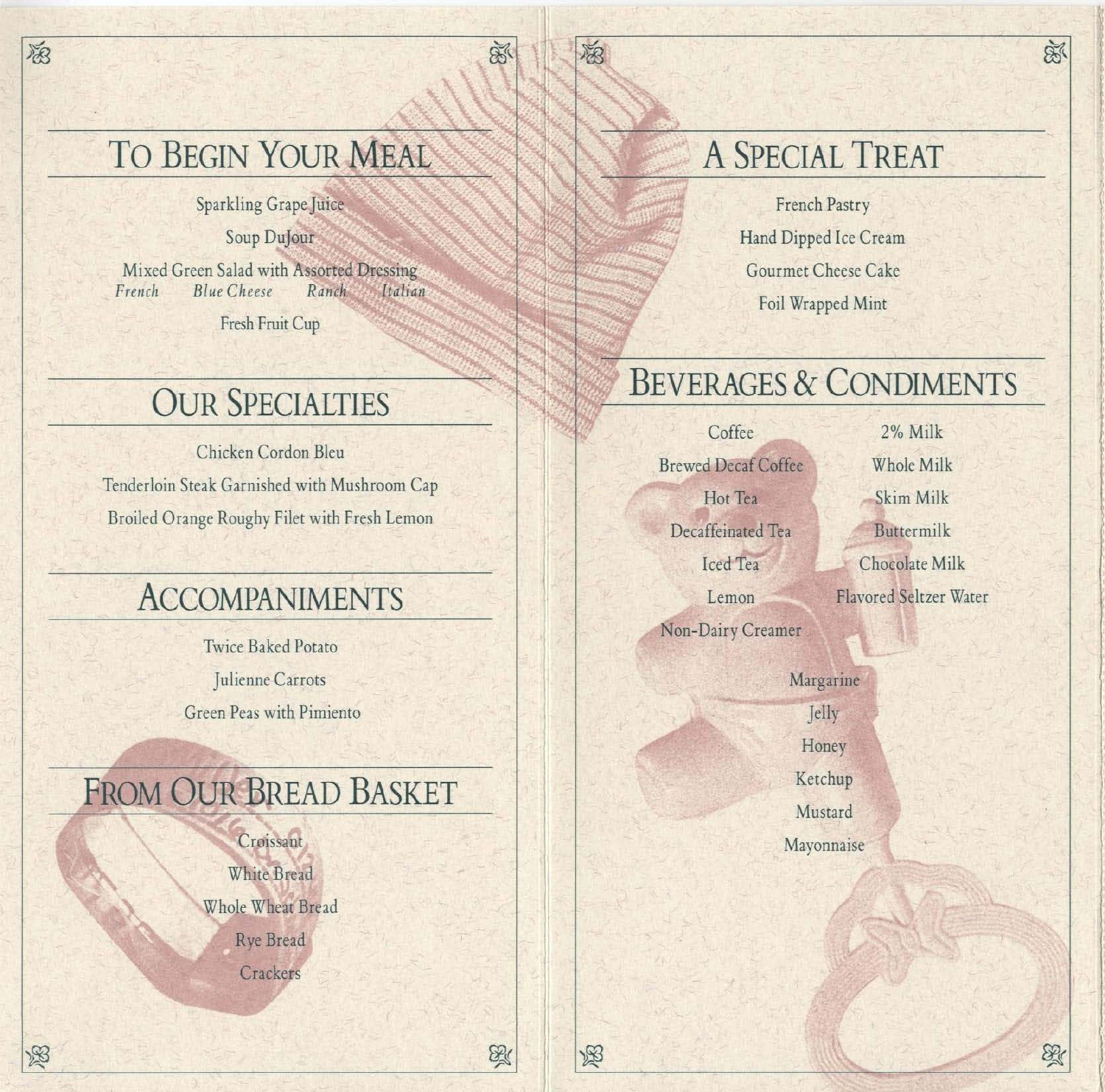#### **MOM'S ORDER FORM**

TO BEGIN YOUR MEAL □ Sparkling Grape Juice □ Soup DuJour Mixed Green Salad with **Assorted Dressing**  $\Box$  French  $\square$  Ranch □ Blue Cheese □ Italian  $\Box$  Fresh Fruit Cup

窗

#### **OUR SPECIALTIES**

□ Chicken Cordon Bleu □ Tenderloin Steak Garnished with Mushroom Cap □ Broiled Orange Roughy Filet with Fresh Lemon

**ACCOMPANIMENTS Twice Baked Potato** □ Julienne Carrots □ Green Peas with Pimiento

FROM OUR BREAD BASKET  $\Box$  Croissant □ White Bread Whole Wheat Bread Rye Bread  $\Box$  Crackers

A SPECIAL TREAT French Pastry □ Hand Dipped Ice Cream □ Gourmet Cheese Cake □ Foil Wrapped Mint

家

葱

**BEVERAGES & CONDIMENTS T**Coffee □ Brewed Decaf Coffee  $\Box$  Hot Tea Decaffeinated Tea  $\Box$  Iced Tea  $\Box$  Lemon Non-Dairy Creamer  $\square$  2% Milk  $\Box$  Whole Milk Skim Milk  $\Box$  Buttermilk  $\Box$  Chocolate Milk Flavored Seltzer Water  $\Box$  Margarine  $\Box$  Jelly  $\Box$  Honey  $\Box$  Ketchup **El** Mustard

#### **GUEST'S ORDER FORM**

TO BEGIN YOUR MEAL Soup DuJour Mixed Green Salad with **Assorted Dressing**  $\Box$  Ranch  $\Box$  French □ Blue Cheese □ Italian Fresh Fruit Cup

**OUR SPECIALTIES** □ Chicken Cordon Bleu □ Tenderloin Steak Garnished with Mushroom Cap Broiled Orange Roughy Filet

with Fresh Lemon

**ACCOMPANIMENTS** Twice Baked Potato □ Julienne Carrots Green Peas with Pimiento

FROM OUR BREAD BASKET Croissant **White Bread** Whole Wheat Bread Rye Bread Crackers

A SPECIAL TREAT  $\Box$  French Pastry Hand Dipped Ice Cream **OGurmet Cheese Cake** □ Foil Wrapped Mint **BEVERAGES & CONDIMENTS**  $\Box$  Coffee □ Brewed Decaf Coffee  $\Box$  Hot Tea □ Decaffeinated Tea  $\Box$  Iced Tea  $\Box$  Lemon □ Non-Dairy Creamer  $\square$  2% Milk  $\Box$  Whole Milk □ Skim Milk **F** Buttermilk □ Chocolate Milk □ Flavored Seltzer Water  $\Box$  Margarine  $\Box$  Jelly  $\Box$  Honey  $\Box$  Ketchup □ Mustard

函

**NAME** 

函

 $ROOM#$ 

Mayonnaise

**NAME** 

函

X

 $ROOM#$ 

X

 $\Box$  Mayonnaise